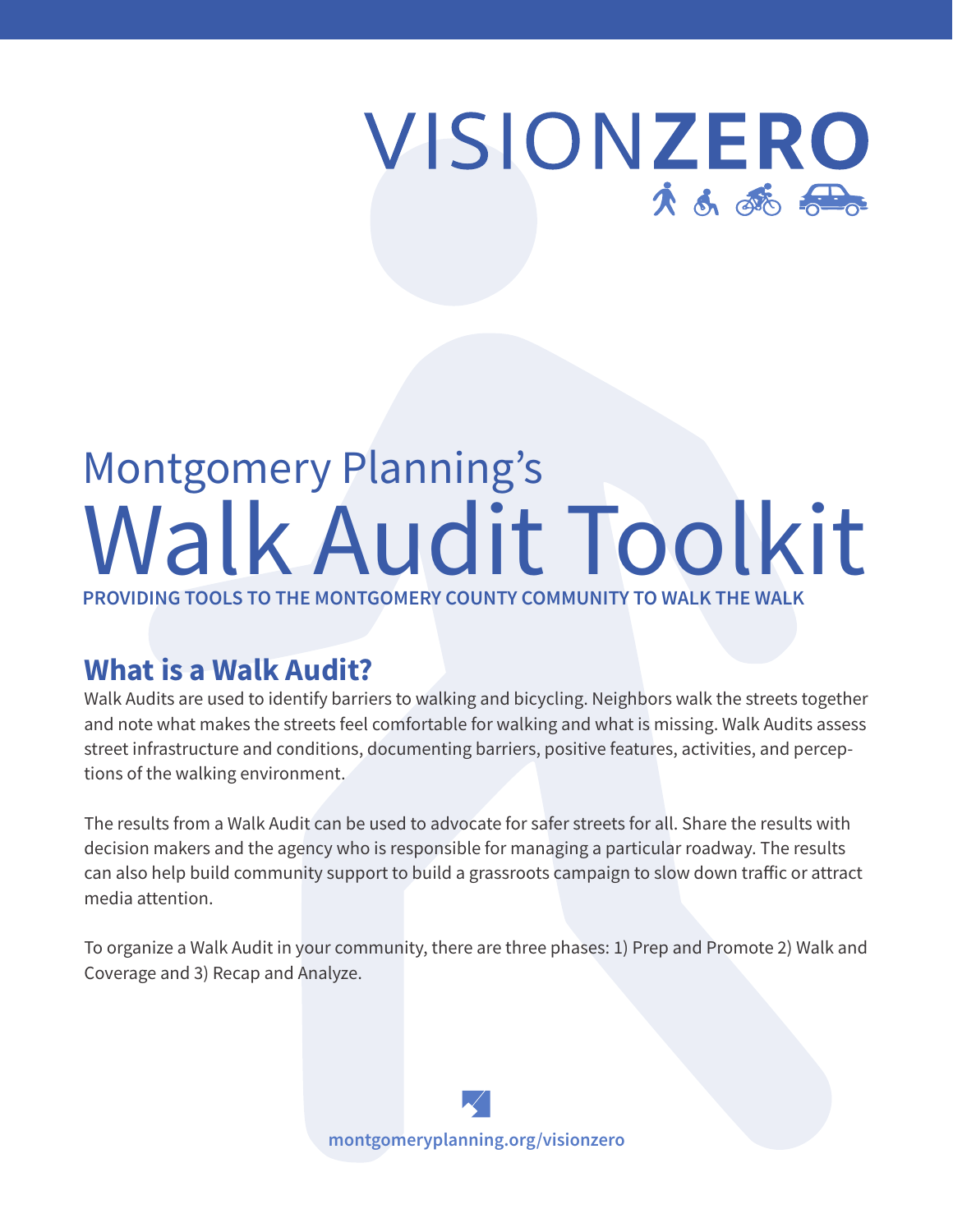## **PREP AND PROMOTE**

#### *Plan your event*

- **Choose an area to audit.** Set a route, date and time. Plan for about 30 minutes for every half mile of walking plus time before and after the walk. Think about the purpose of the audit and who the particular roads serve. Is there a school nearby? A community center, park, or recreation center? Is the area primarily residential? Are there commercial establishments that draw from beyond the immediate neighborhood? Does the route include transit stops?
- **Walk the route(s).** Make sure the routes are safe enough to walk in groups. Note any issues for possible participants.
- **Create maps of the area.** You can print google maps and draw routes by hand or draw routes in powerpoint or another software program. You will need copies for participants on the Walk.
- **Consider your audience.** Do you need translation of materials? Is the route ADA accessible?
- **Organize volunteers.** A ratio of approximately one volunteer for every six participants is ideal, although not required.
- **Gather materials.** Print maps, walk audit checklists, and waivers. Get pens, markers, clipboards/notebooks, nametags and safety gear (or ask participants to bring their own).

### *Collaborate with the community*

- **Invite participants to the Walk Audit.** Invite friends and neighbors, PTA members, civic associations, elected officials, representatives from state or local agencies (Department of Transportation, State Highway Administration, Montgomery County Public Schools, Police Department) business owners and other interested community members.
- **Get a headcount.** The easiest way to get a headcount is by creating a rsvp link (through a platform like evite.com or free-rsvp.com). You can also ask people to respond to you directly and keep an excel.
- **Promote the Walk Audit.** Hang up flyers, post to social media, and to your local listserv.
- **Resources**
	- Walk Audit Flyer template
	- Walk Audit Invitation template

#### *Attract Media coverage*

- **Create and distribute a press release to local media outlets.**
- **Use the same graphics and messaging across print, web, social and video.**
- **Resources**
	- Press release template
	- Social Media template